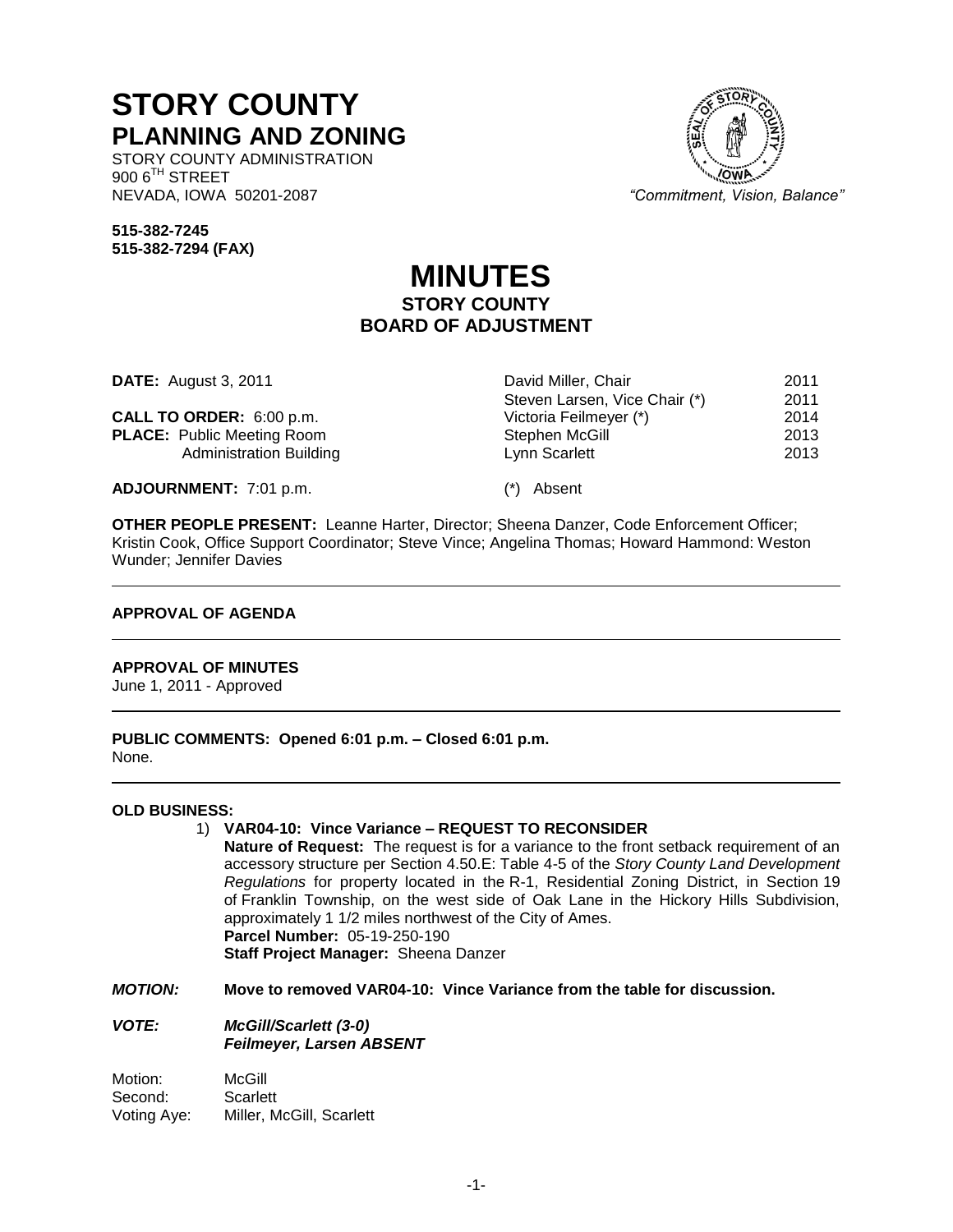Voting Nay: None Not Voting: None Absent: Feilmeyer, Larsen

*MOTION:* **Move to reconsider VAR04-10: Vince Variance.**

# *VOTE: McGill/Scarlett (3-0) Feilmeyer, Larsen ABSENT*

Mr. Steve McGill mentioned he visited the site and given the topography was open to further discussion of the request.

Ms. Lynn Scarlett voiced that she did not have additional comment beyond those of Mr. McGill.

Mr. Dave Miller reminded the Board members that given that only three members were present at the meeting on August 3, 2011, all three members must concur on all votes for an item to be approved.

# **Motion: Move to grant motion to reconsider VAR04-10 Vince Variance**

# *VOTE: McGill/Scarlett (3-0) Feilmeyer, Larsen ABSENT*

Motion: McGill Second: Scarlett Voting Aye: Miller, McGill, Scarlett Voting Nay: None Not Voting: None Absent: Feilmeyer, Larsen

## **STAFF PRESENTATION:**

Ms. Sheena Danzer noted that additional information had been brought by the applicant for distribution at the meeting. She forwarded it to the Chair of the Board of Adjustment who summarized the items for the record.

Mr. Miller commented the only remaining item not yet met was Unnecessary Hardship Principle 1.A, and stated that was the only matter that needed to be discussed.

# **APPLICANT COMMENTS:**

Angelina Thomas, Newborough Law Firm, representing the homeowners.

Ms. Thomas expressed gratitude to the Board for their reconsideration of the matter. Ms. Thomas summarized the materials previously submitted to the Board of Adjustment, which is a part of the official record of the Board of Adjustment and is attached to these minutes.

Ms. Thomas described the nature of the neighborhood and area and expressed that the applicants have support from members of the subdivision for the request. Ms. Thomas commented on the existing setback on the property and lack of conformance to the regulations.

Ms. Thomas requested that the Board apply a less stringent application of 1.A finding that it not be applicable in this particular case. Ms. Thomas referenced the Eichner variance request approved by the members of the Board in June.

Mr. Steve McGill asked the applicants to demonstrate where the structure would be located on the property. The applicant and legal counsel approached the Board and showed such.

Mr. Miller asked staff to comment on the nature of the use and area variances in the state of Iowa and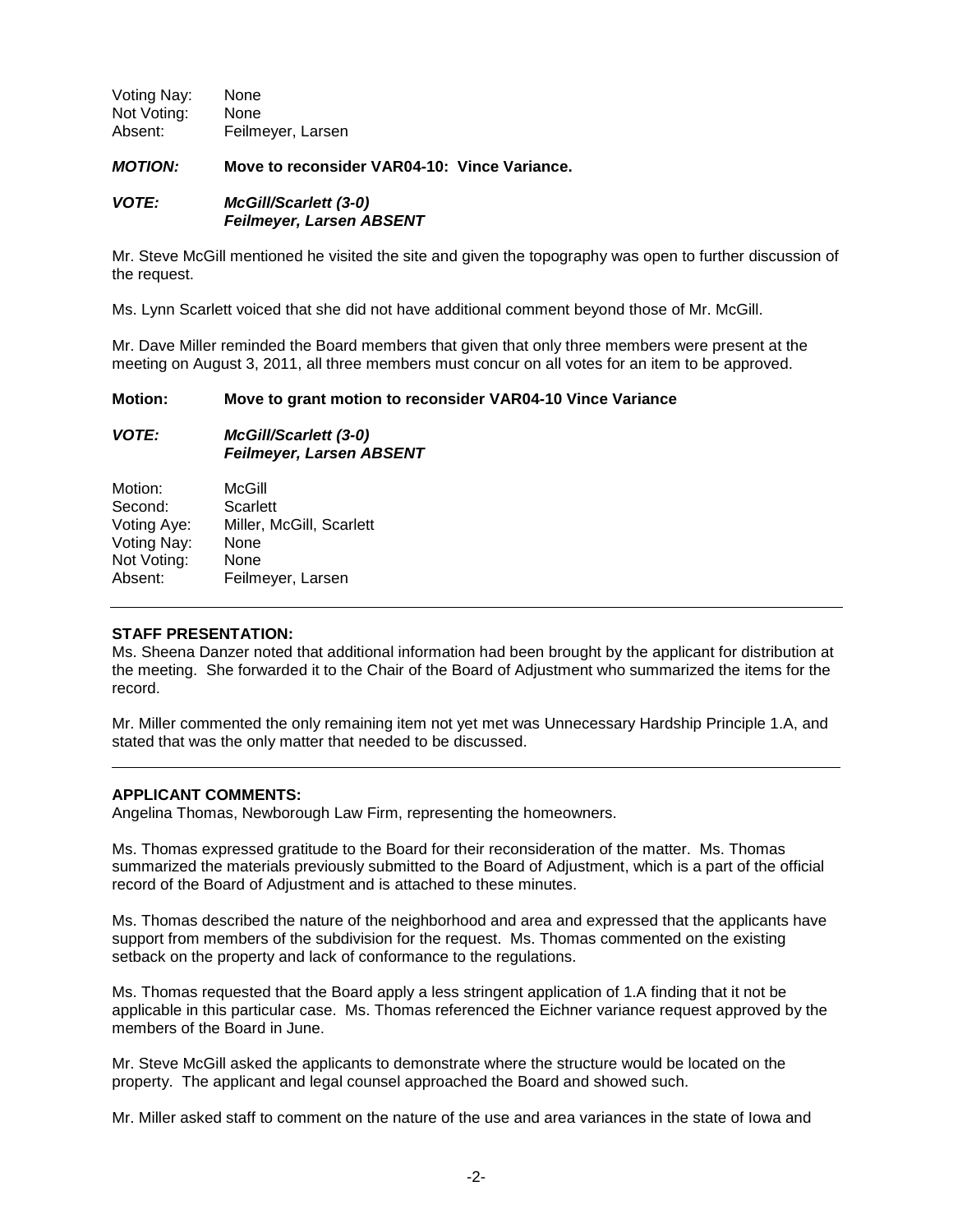Story County. Ms. Leanne Harter stated that Story County and jurisdictions in Iowa do not act on use variances.

## **PUBLIC COMMENTS:**

None.

#### **BOARD COMMENTS:**

Mr. Miller commented that he was disappointed that the applicant did not provide information in the request to show that alternative designs and/or concepts were considered. Ms. Thomas responded that other options for the site would still likely require a variance to be granted by the Board of Adjustment.

Mr. Miller stated he reviewed the minutes from the October 2010 meeting and noted the members not present at the meeting on August 3, 2011, were those expressing concern at the October meeting.

Mr. Miller asked Mr. Vince to comment as to whether there were any further site layout options for the property and structure. Mr. Vince reviewed options that had been considered for the layout of the structure. He noted the limitations on the site.

Ms. Scarlett questioned whether the Eichner property was to the north of the Vince property. Mr. Vince affirmed.

Mr. Miller reviewed the limitations on the site and the factors which would contribute to the decision of the Board of Adjustment. Mr. Miller commented the Board strives to find a common-ground with the applicant and takes each request on a case-by-case basis.

Mr. McGill noted he had visited the property and viewed the topography of the site. He commented that this would not cause problems in the subdivision and would be in favor of granting the variance because of the nature of the property.

Ms. Scarlett commented that she would agree with Mr. McGill's comments.

- *MOTION:* **Move to adopt the Findings of Fact in the Staff Report prepared for and presented to the Story County Board of Adjustment, amending Findings of Fact #6 and Finding of Fact #7 to read that the applicant is requesting a 34' variance with the structure located 6'.**
- *VOTE: Scarlett/McGill (3-0) Feilmeyer, Larsen ABSENT*

Motion: Scarlett Second: McGill Voting Aye: McGill, Scarlett, Miller Voting Nay: None Not Voting: None Absent: Feilmeyer, Larsen

*MOTION:* **Move to adopt the Decision regarding the Legal Principles as outlined in the Staff Report***,* **prepared for and presented to the Story County Board of Adjustment finding that item 1.A would not be applicable.** *VOTE: McGill/Scarlett (3-0) Feilmeyer, Larsen ABSENT*

Motion: McGill Second: Scarlett Voting Aye: Scarlett, Miller, McGill Voting Nay: None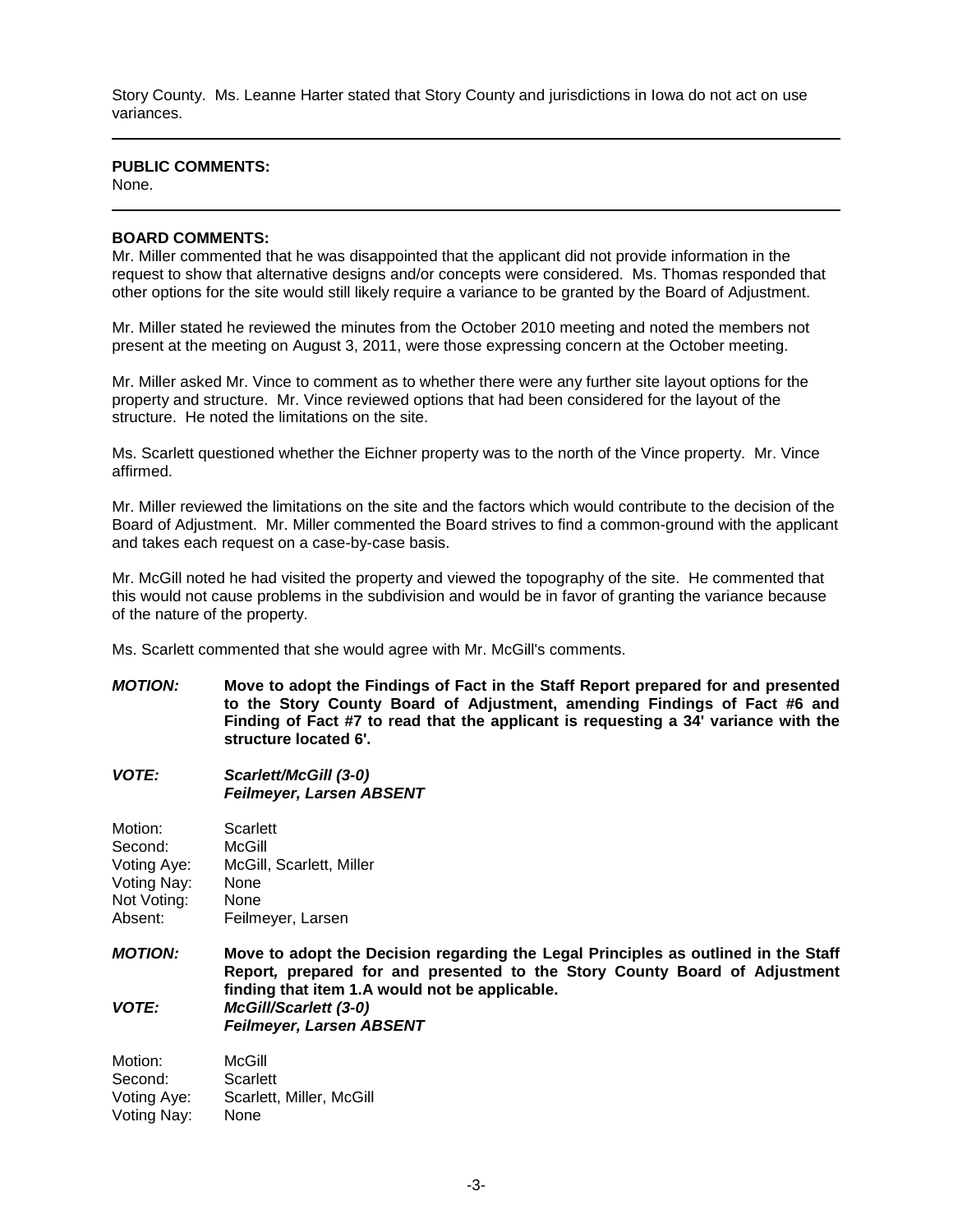Not Voting: None Absent: Feilmeyer, Larsen

*MOTION:* **Move to approve the request as proposed by the applicant in Case No. VAR04-10, as discussed by the Board of Adjustment and in the Staff Report prepared for and presented to the Story County Board of Adjustment finding that all applicable Legal Principles have been satisfied.** 

*VOTE: McGill/Scarlett (3-0) Feilmeyer, Larsen ABSENT*

| Motion:     | McGill                   |
|-------------|--------------------------|
| Second:     | Scarlett                 |
| Voting Aye: | Scarlett, Miller, McGill |
| Voting Nay: | None                     |
| Not Voting: | None                     |
| Absent:     | Feilmeyer, Larsen        |

# **NEW BUSINESS:**

**CUP02-11: Wunder Conditional Use Permit Nature of Request:** The request is for a Conditional Use Permit to establish a landscape/nursery. **Parcel Number:** 13-19-200-430 **Staff Project Manager:** Sheena Danzer

# **STAFF PRESENTATION:**

Ms. Sheena Danzer presented the vicinity map, proposed development as submitted, discussed the existing violation on the property and deadlines and necessary steps for conformance, and covered the dates of legal notification and publication requirements. Ms. Danzer also noted the existence of two single-family dwellings on the site, exceeding the requirements of the ordinance.

Ms. Danzer outlined the Conceptual and Interagency Reviews completed by the Interagency Review Team.

Ms. Danzer presented site shots of the property and reviewed the applicable standards for approval for the Commission to consider in reviewing the proposed conditional use permit.

Ms. Danzer outlined potential conditions of approval as suggested by staff:

- 1) Any future new structure used wholly or in part for the established nursery shall acquire a Conditional Use Permit modification prior to the issuance of a Zoning Permit. Such modification shall not be approved unless it is determined that the issuance of a Zoning Permit will be in accord with the intent, purpose and spirit of the *Story County Land Development Regulations*.
- 2) Any signage on the property must apply for a Sign Permit before being erected.
- 3) An Agricultural Exemption application be applied for by the property owner in order for the second dwelling to remain on the property. Or steps shall be taken by the existing property owner to bring the property into conformance in regards to the two single family dwellings within twelve (12) months of the issuance of the Conditional Use Permit.

Ms. Danzer concluded by presenting alternatives for the Board to consider.

Mr. Miller questioned what the condition meant with the "steps shall be taken by the existing property owner to bring the property into conformance in regards to the two single family dwellings within twelve (12) months of the issuance of the Conditional Use Permit". Ms. Danzer responded that this would allow the property owner a period in time to take whatever steps they identify in order to address the violation of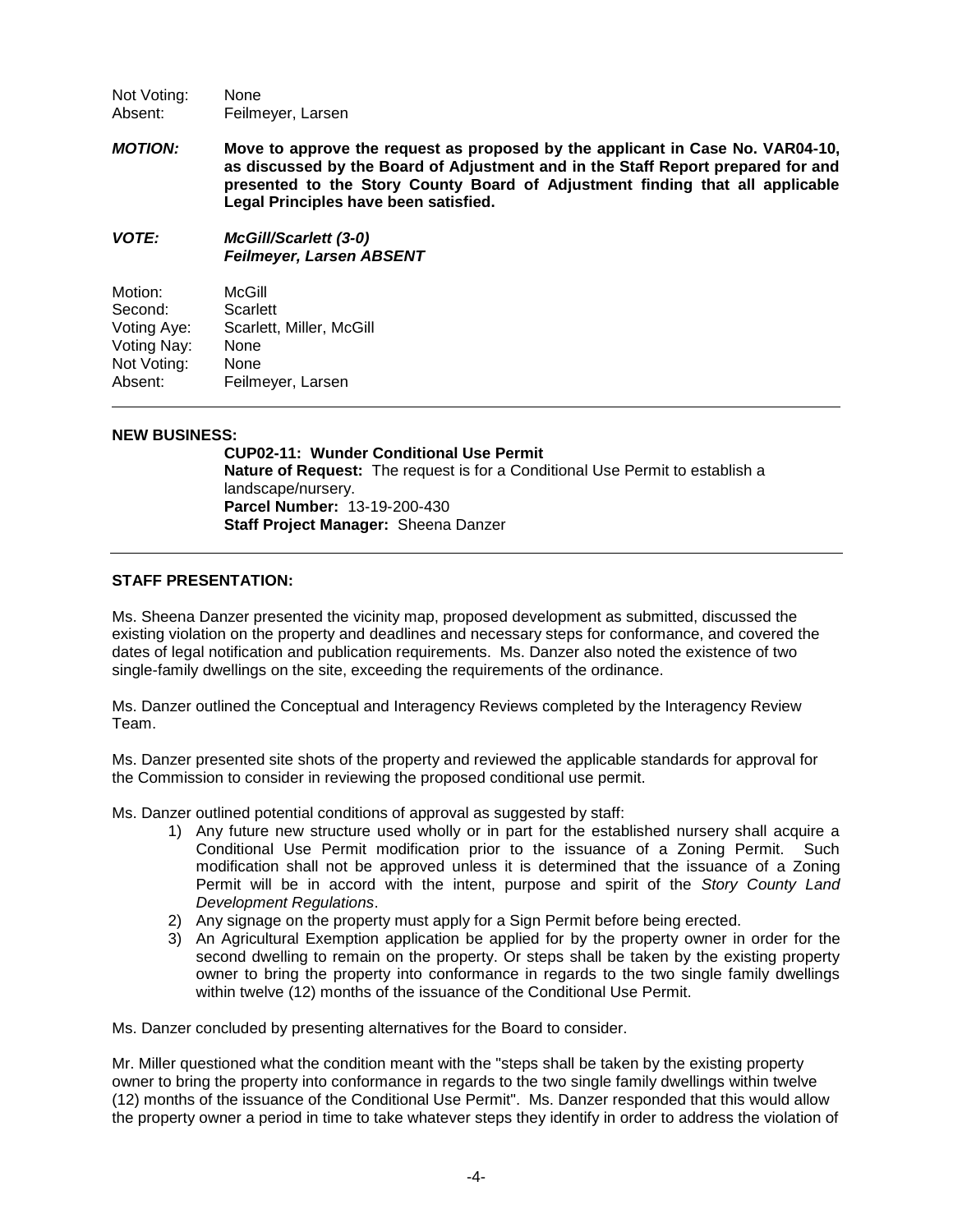the two single-family homes on the property.

Mr. McGill stated that when the property was purchased in 2005, the two houses were considered to be nonconforming. Ms. Danzer affirmed.

Ms. Scarlett asked whether a nursery would be an agricultural use. Ms. Danzer responded that it is not.

Mr. McGill noted the violation was the two houses, rather than the nursery. Ms. Danzer clarified that there exists two violations on the property - one being the existence of the nursery without a conditional use permit as well as the two single-family dwellings on the site.

## **APPLICANT COMMENTS:**

Howard Hammond, representing the applicant.

Mr. Hammond introduced Mr. Wunder and Ms. Jennifer Davies, economic development coordinator for the City of Slater. Mr. Hammond asked the Board to review the conditional use permit and the applicant would move forward to address the issue related to the two single-family dwelling.

Mr. Miller commented that the Board was of a similar opinion.

Mr. Miller asked the applicant whether they were in agreement with the limitations and conditions of the proposal and whether it represented the nature of the business. Mr. Wunders affirmed.

Ms. Scarlett asked whether the community would have to be involved as the property was within two miles. Ms. Harter commented that the two-mile jurisdiction addressed the subdivision of land.

# **PUBLIC COMMENTS:**

None.

## **BOARD COMMENTS:**

| <b>MOTION:</b><br><b>VOTE:</b> | Move to adopt the Findings of Fact in the Staff Report prepared for and presented<br>to the Story County Board of Adjustment.<br>Scarlett/McGill (3-0)<br><b>Feilmeyer, Larsen ABSENT</b> |  |
|--------------------------------|-------------------------------------------------------------------------------------------------------------------------------------------------------------------------------------------|--|
| Motion:                        | Scarlett                                                                                                                                                                                  |  |
| Second:                        | McGill                                                                                                                                                                                    |  |
| Voting Aye:                    | Miller, McGill, Scarlett                                                                                                                                                                  |  |
| Voting Nay:<br>Not Voting:     | None<br>None                                                                                                                                                                              |  |
| Absent:                        | Feilmeyer, Larsen                                                                                                                                                                         |  |
| <b>MOTION:</b>                 | Move to adopt the Decision regarding the Standards for Approval as outlined in the<br>Staff Report, prepared for and presented to the Story County Board of Adjustment.                   |  |
| <b>VOTE:</b>                   | <b>McGill/Scarlett (3-0)</b><br><b>Feilmeyer, Larsen ABSENT</b>                                                                                                                           |  |
| Motion:                        | McGill                                                                                                                                                                                    |  |
| Second:                        | Scarlett                                                                                                                                                                                  |  |
| Voting Aye:                    | McGill, Scarlett, Miller                                                                                                                                                                  |  |
| Voting Nay:                    | None                                                                                                                                                                                      |  |
| Not Voting:                    | None                                                                                                                                                                                      |  |
| Absent:                        | Feilmeyer, Larsen                                                                                                                                                                         |  |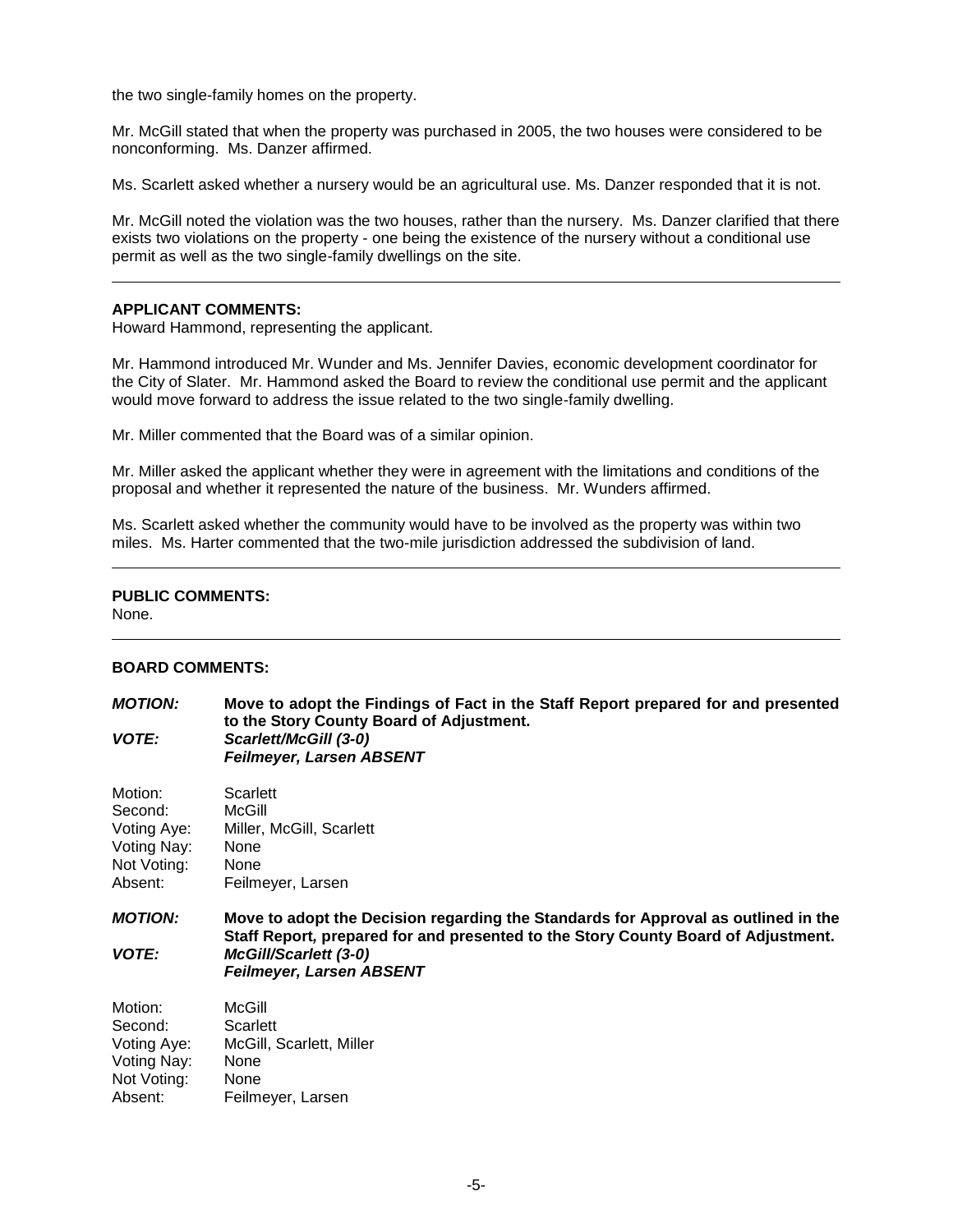*MOTION:* **Move to adopt the Order approving the request as proposed by the applicant in Case No. CUP02-11, as discussed by the Board of Adjustment and in the Staff Report prepared for and presented to the Story County Board of Adjustment finding that all Standards for Approval have been satisfied subject to the requirements placed by the Planning and Zoning Commission.**

*VOTE: McGill/Scarlett (3-0) Feilmeyer, Larsen ABSENT*

| Motion:     | McGill                   |
|-------------|--------------------------|
| Second:     | Scarlett                 |
| Voting Aye: | Scarlett, Miller, McGill |
| Voting Nay: | None                     |
| Not Voting: | None                     |
| Absent:     | Feilmeyer, Larsen        |

## **OTHER BUSINESS:**

None.

**BOARD COMMENTS:**

None.

# **STAFF COMMENTS:**

None.

**ADJOURNMENT: 7:01 p.m.**